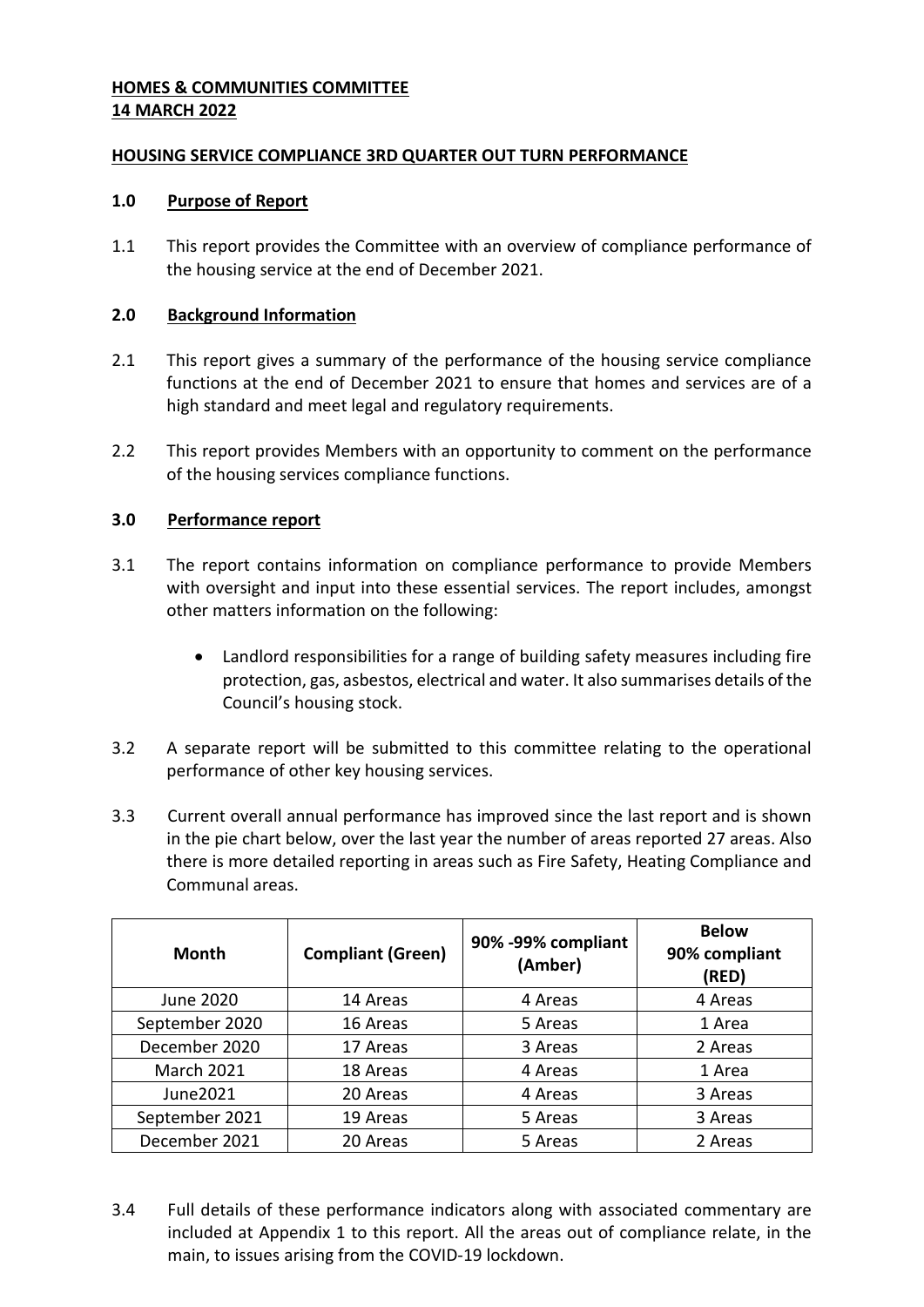

- 3.5 To assist the reader, performance against the 27 indicators are RAG rated, as follows:
	- Green: At target.
	- Amber: Within 10% of target.
	- Red: below 10% of target
- 3.6 Of note within the amber segment is the position on gas servicing, which is now 1% out of compliance with 52 properties not having their annual service carried out by the anniversary date of the previous one. This includes 23 properties that have legal packs and are proceeding with legal action as per the gas process, technically these cases are compliant under the law.

Aaron have confirmed appointments for all the out of compliance properties over the coming week. They are working weekends and bought in additional resources to significantly reduce this as quickly as possible. The Compliance team is also investigating the option to bring in another known contractor to assist in the servicing of properties in March to allow Aaron more resource to tackle the backlog.

- 3.7 Within the red segment, the report highlights electrical testing as an area for improvement. The current position for the year, is 78% of the properties are compliant and that out of the 821 properties that required testing this year, 494 electrical tests have already been carried out the remaining properties are being programmed in and will be carried out this year. It is worth noting that 97% of the council housing stock have a current electrical testing certification.
- 3.8 All the Type 3 Fire Risk Assessments have been carried out on the 134 housing blocks, and the remedial works that have been highlighted are progressing well. As part of this work all the fire doors within these blocks have been examined and a register of all the doors has been produced (with each fire door having a unique asset number) this will be used to carry out regular check to make sure that the fire doors are kept in a suitable condition. A similar register has been produced that covers the emergency lighting, in the blocks. These are currently tested weekly to ensure they are operating correctly.

It should be noted, that this is the first year that the Council has undertaken this more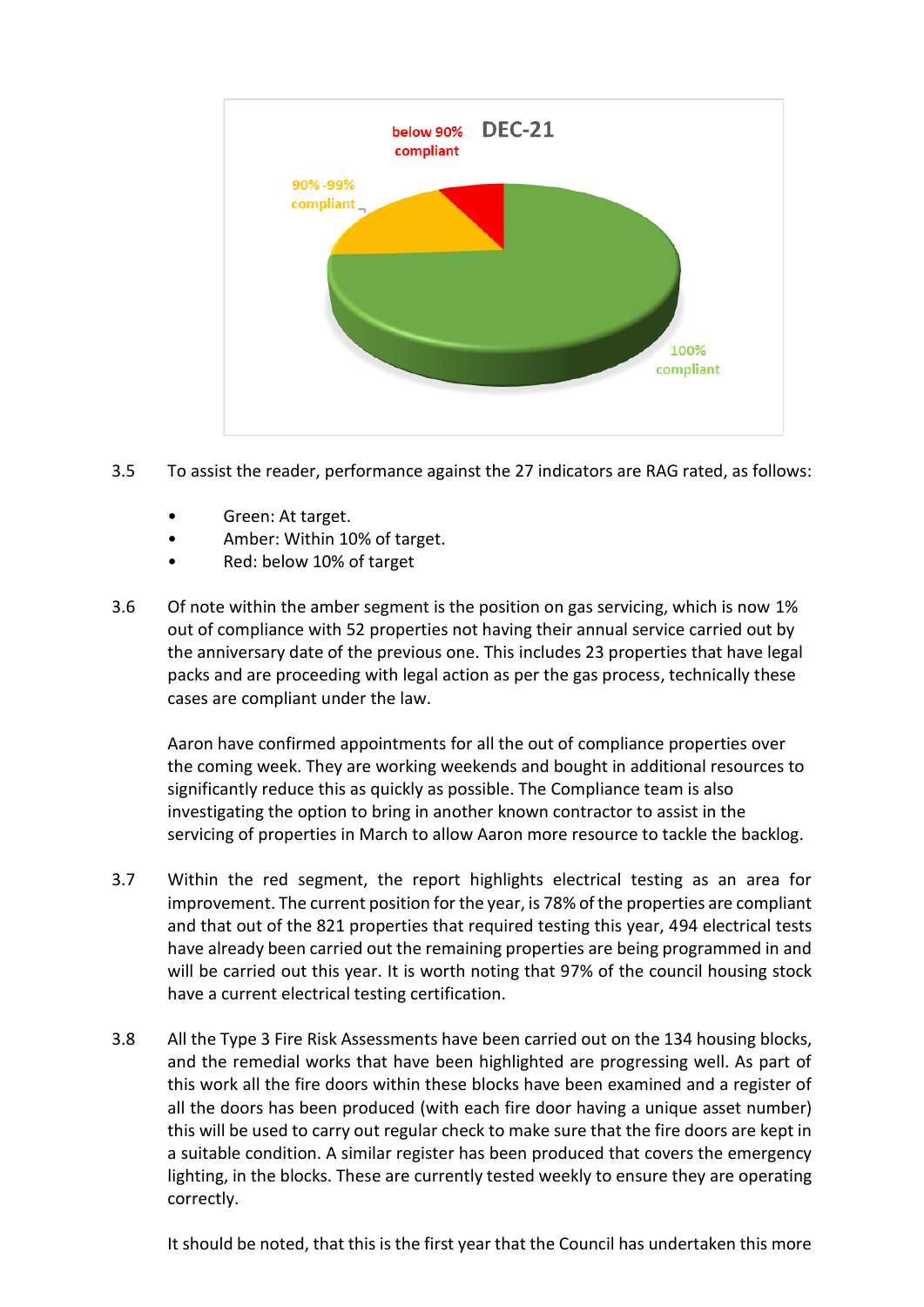detailed fire risk assessment and hence in this first year we are experiencing a large volume of remedial actions.

# **4.0 Equalities Implications**

4.1 There are no direct equalities implications arising from this report though as part of how we manage these services, we consider the tenants individual circumstances and work with them through our housing services to achieve compliance.

# **5.0 Financial Implications**

5.1 There are no direct financial implications arising from this report. However, it should contribute to Members' understanding of the way in which resources are allocated to meet our statutory and regulatory responsibilities to ensure we keep our tenants and residents safe in their homes.

## **6.0 Community Plan – Alignment to Objectives**

6.1 The performance of the housing service contributes to creating more and better quality homes through our roles as landlord, developer and planning authority.

## **7.0 Comments of Director**

- 7.1 It's essential that the Committee receives high quality, timely information to enable it to oversee the Council's management of tenants' homes and services to ensure we are ensuring the health and safety of our residents.
- 7.2 As this report reflection our end of year performance,
- 7.3 Feedback is also welcome on areas of service where the Committee would benefit from a more in depth briefing to enhance Members' understanding of the services being provided including our legal and regulatory responsibilities.

## **8.0 RECOMMENDATION(S)**

**That the Committee notes the performance of the housing service compliance functions.**

## **Reason for Recommendation(s)**

This report provides an opportunity for members of the Homes & Communities Committee to have continued oversight into the performance of the housing management service, in relation to statutory and regulatory compliance and best practice.

## **Background Papers**

Nil

Suzanne Shead Director – Housing, Health & Wellbeing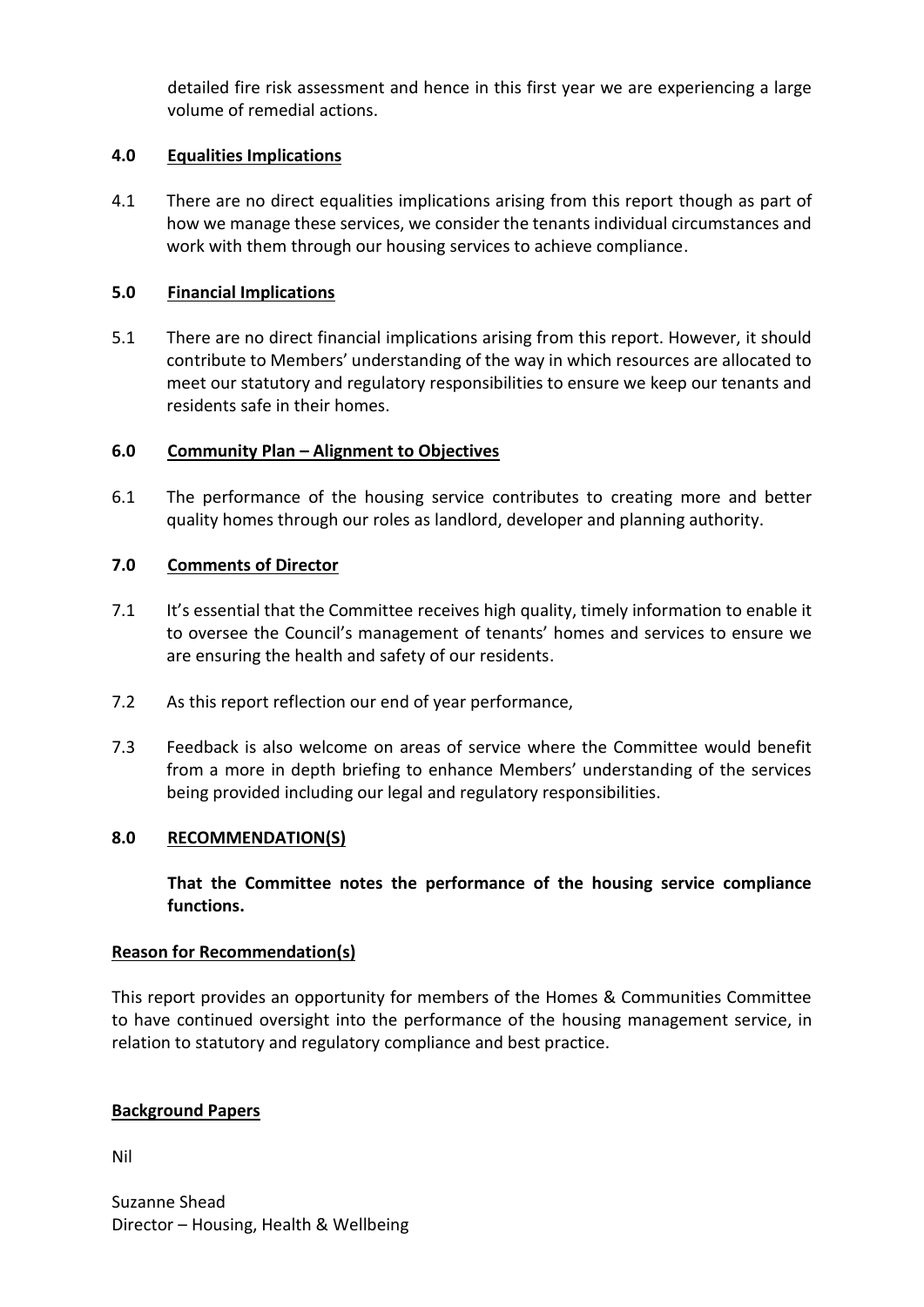# **Newark & Sherwood District Council Compliance Reporting**

For the month of December 2021 (Housing Services Compliance Performance) Prepared by Mark Plant

## **1) Asset Base**

| Total no. of individual dwellings / properties being managed      | 5582 |
|-------------------------------------------------------------------|------|
| Total no. of "blocks" being managed                               | 339  |
| Note: "Blocks" relates to multiple dwellings contained within one |      |
| building i.e. flats, bedsits, maisonettes, apartments, HMO's etc. |      |
| Total no. of non-residential units (i.e. commercial properties    | 4    |
| including offices, retail units, storage facilities etc.)         |      |
|                                                                   |      |

## **2) Stock Type**

| <b>Residential</b>          | <b>Number of Units</b> |
|-----------------------------|------------------------|
| Social & affordable housing |                        |
|                             |                        |
| Rented                      | 5582                   |
| Leasehold/Shared Ownership  | 182                    |
| <b>Non-Housing</b>          |                        |
|                             |                        |
| Community centres           | 32                     |
| <b>TOTAL</b>                | 5,796                  |
| Total requiring servicing   | 5,596                  |

## **3) How to Read This Report**

This document reports on the compliance activities due to take place each month.

**The Annual Target** column indicates the total number of compliance activities expected in the year.

The number of activities due in the month is shown in the column headed **Target for Month**. Note: Any work not carried out in the previous month will be carried forward and added to this figure.

**The Total for Month** column records the actual number of compliance activities carried out in the month

The **Outstanding** column records the number of activities due in the month but not completed by the end of the month.

The final 2 **Compliance** columns record the annual and monthly compliance percentage at the time of the report.

**RAG Rating** is included to assist the reader, as follows;

- Green: At or above your target.
- Amber: Within 10% of your target.
- Red: Less than 10% of your target
- **4) Work Activity**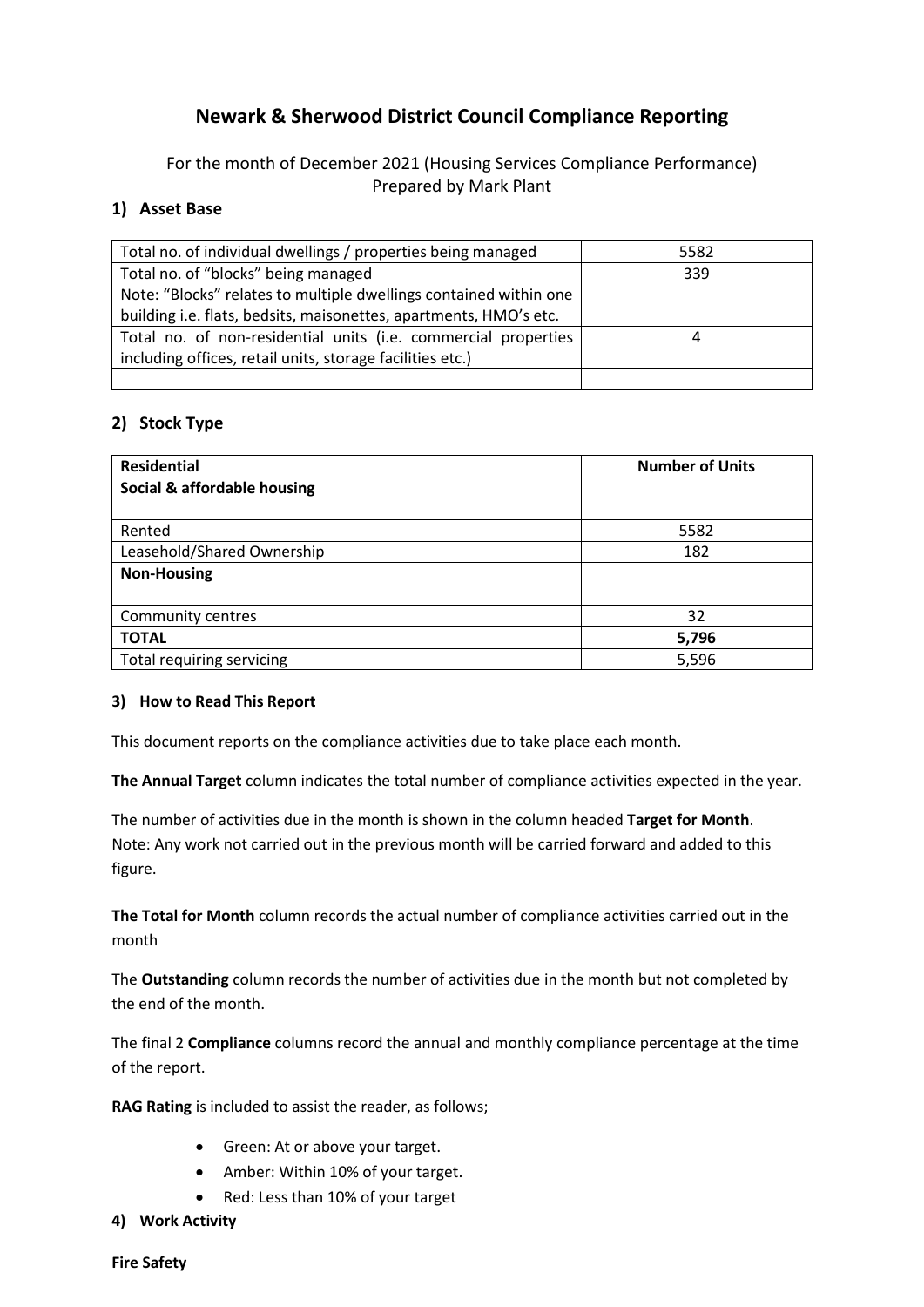| <b>Fire</b>                                                                                                       | Annual        | <b>Target for</b> | <b>Total for</b> | Outstanding |                      | Compliance                 |
|-------------------------------------------------------------------------------------------------------------------|---------------|-------------------|------------------|-------------|----------------------|----------------------------|
|                                                                                                                   | <b>Target</b> | <b>Month</b>      | Month            |             | Annual               | Month                      |
| Type 3 Fire<br><b>Risk</b>                                                                                        | 134           | 0                 | 0                | 0           | 100%<br>$\mathbb{C}$ | 100%<br>$\odot$            |
| Assessments                                                                                                       |               |                   |                  |             |                      |                            |
| Fire Alarm<br><b>Testing</b><br>(including)<br>emergency                                                          | 6728          | 536               | 536              | 0           | 100%<br>$\odot$      | 100%<br>$\odot$            |
| lighting)                                                                                                         |               |                   |                  |             |                      |                            |
| Sprinkler<br>system                                                                                               | 6             | 0                 | $\mathbf 0$      | 0           | 100%<br>$\odot$      | 100%<br>$\mathbf{\hat{c}}$ |
| Comments:<br>Fire Alarm, Emergency lighting, Fire extinguisher servicing complete                                 |               |                   |                  |             |                      |                            |
| Type 3 fire risk assessments completed for all housing blocks.<br>Seven Hills has been removed from these figures |               |                   |                  |             |                      |                            |

## **Type 3 Fire Risk Assessment rectification**

Below are the remedial actions highlighted during the Type 3 Fire Risk Assessment divided by in Table A work status:

- Further action this is work that may need further investigation or larger scale works that require programming in such as replacement of fire doors
- Work In progress
- Completed
- On Hold pending SLT decision

#### **Table A**

|                        | <b>Further</b> | <b>Work In</b>  |                 |         |
|------------------------|----------------|-----------------|-----------------|---------|
| <b>Row Labels</b>      | <b>Action</b>  | <b>Progress</b> | <b>Complete</b> | On Hold |
| 94 Northgate           |                | 3               | 3               | 5       |
| Abbey Road             | $\overline{2}$ |                 | 4               |         |
| Ambleside              | $\mathbf{1}$   |                 | 3               |         |
| <b>Bakewell Court</b>  | 6              | $\overline{2}$  | 5               |         |
| <b>Bakewell House</b>  |                |                 | 6               |         |
| <b>Balderton Gate</b>  |                | 7               | $\overline{2}$  |         |
| <b>Beaumont Walk</b>   | $\overline{2}$ | $\mathbf{1}$    | 5               |         |
| <b>Bishops Way</b>     | $\mathbf{1}$   | $\overline{2}$  | 9               |         |
| <b>Burgage Close</b>   | $\overline{2}$ | 37              | 19              |         |
| <b>Burton Court</b>    | $\overline{2}$ | $\mathbf{1}$    | 4               |         |
| California Road        | 3              | $\overline{a}$  | 5               |         |
| Cambridge Close        | $\overline{2}$ | $\mathbf{1}$    | 3               |         |
| Chatham Court          | 16             | 20              | 58              |         |
| <b>Church Street</b>   | 3              | 5               | 3               |         |
| Cleveland Square       | $\mathbf{1}$   |                 | 3               |         |
| Coghill Court          | 4              | 33              | 27              |         |
| <b>Coopers Rise</b>    | $\mathbf{1}$   |                 | 3               |         |
| De Lacy Court          | 23             | 39              | 23              |         |
| <b>Eastfield Close</b> | $\mathbf{1}$   |                 | 3               |         |
| Grange Road            | $\overline{2}$ | 12              | 37              |         |
| <b>Howes Court</b>     | 6              | 52              | 41              |         |
| <b>Kings Court</b>     | 9              | 13              | 39              |         |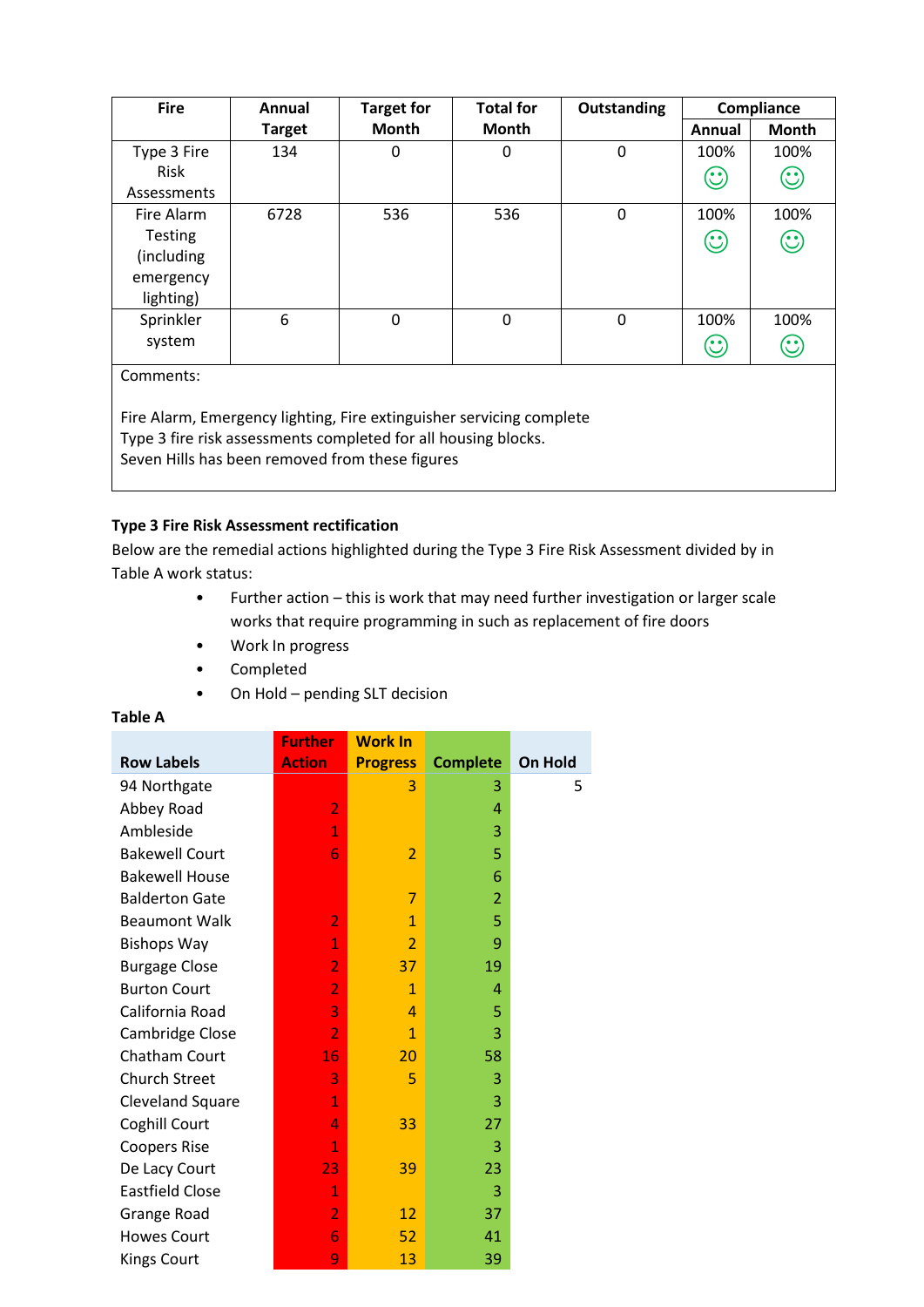| <b>Grand Total</b>      | 227            | 443            | 545            |  |
|-------------------------|----------------|----------------|----------------|--|
| <b>Wolfit Avenue</b>    | 31             | 40             | 79             |  |
| <b>Windsor Close</b>    | 10             | 12             | 9              |  |
| <b>Wilfred Avenue</b>   | $\mathbf{1}$   |                | $\overline{A}$ |  |
| Westgate                | $\mathbf{1}$   | 6              | 5              |  |
| <b>Warwick Road</b>     |                | $\overline{2}$ | 6              |  |
| <b>Vessey Close</b>     |                |                | 3              |  |
| <b>Town Mill Close</b>  | 4              | 4              | 8              |  |
| <b>Tithe Barn Court</b> | 9              | 25             | 21             |  |
| Thoresby Road           | 10             | 4              | 6              |  |
| The Leys                |                |                | $\overline{2}$ |  |
| The Green               | 4              | 5              | 8              |  |
| The Circle              | $\mathbf{1}$   |                | 3              |  |
| <b>Sycamore Close</b>   | 4              | 4              | 8              |  |
| <b>Snell Close</b>      |                |                | 3              |  |
| <b>Sheppards Court</b>  | $\mathbf{1}$   | $\mathbf{1}$   | 3              |  |
| Rookwood Close          | 16             | 29             | 26             |  |
| Road                    | 3              | $\overline{4}$ | 4              |  |
| Rainworth Water         |                |                |                |  |
| Queens Court            | 9              | 14             | 12             |  |
| Pasture View            | 23             | 29             | 5              |  |
| Maypole Court           | $\overline{2}$ | $\overline{2}$ | 3              |  |
| Manthorpe Way           | $\overline{1}$ | 5              | $\overline{A}$ |  |
| Lynds Close             | $\overline{1}$ |                | 3              |  |
| Lovers Lane             | 3              | 14             | 6              |  |
| Lord Hawke Way          | 5              | 6              | 5              |  |
| <b>Lombard Street</b>   | $\mathbf{1}$   | 5              | 4              |  |

In Table B below the fire risk assessments are split between work status and risk:

- Red = High Risk
- Amber = Normal Risk
- Green = Low Risk

## **Table B**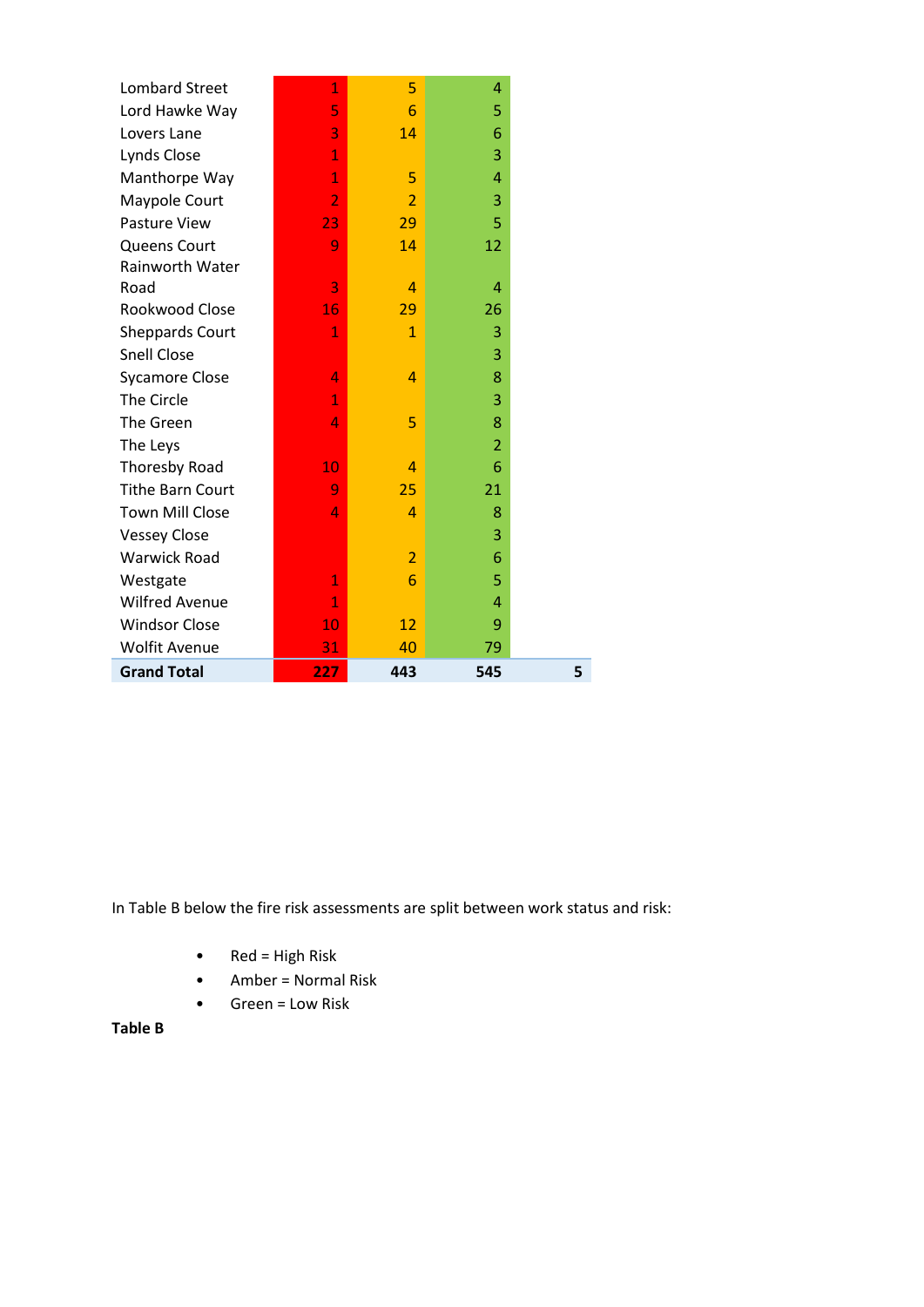|                         | LOW            |                         |                         | MEDIUM           |                         |                         |                | <b>HIGH</b> |                                                                                                                                            |    |   |
|-------------------------|----------------|-------------------------|-------------------------|------------------|-------------------------|-------------------------|----------------|-------------|--------------------------------------------------------------------------------------------------------------------------------------------|----|---|
| <b>Row Labels</b>       |                |                         |                         |                  |                         |                         |                |             | Further Action Work In Progress Complete Further Action Work In Progress Complete On Hold Further Action Work In Progress Complete On Hold |    |   |
| 94 Northgate            |                |                         |                         |                  |                         | 3                       | 2              |             |                                                                                                                                            |    |   |
| Abbey Road              |                |                         | $\mathbf{1}$            | $\mathbf{1}$     |                         | $\overline{2}$          |                |             |                                                                                                                                            |    |   |
| Ambleside               |                |                         |                         | $\mathbf{1}$     |                         | $\mathbf{1}$            |                |             |                                                                                                                                            |    |   |
| <b>Bakewell Court</b>   |                |                         | $\mathbf{1}$            | $6\phantom{1}6$  | $\mathbf{1}$            | $\overline{4}$          |                |             |                                                                                                                                            |    |   |
| <b>Bakewell House</b>   |                |                         | $\overline{1}$          |                  |                         | 5                       |                |             |                                                                                                                                            |    |   |
| <b>Balderton Gate</b>   |                | $\mathbf{1}$            |                         |                  | $\overline{2}$          | $\overline{2}$          |                |             |                                                                                                                                            |    |   |
| <b>Beaumont Walk</b>    |                |                         |                         | $\overline{2}$   | $\mathbf{1}$            | 5                       |                |             |                                                                                                                                            |    |   |
| <b>Bishops Way</b>      |                |                         |                         |                  |                         | 5                       |                |             |                                                                                                                                            |    |   |
| <b>Burgage Close</b>    |                | 13                      |                         |                  | 23                      | 18                      |                |             |                                                                                                                                            |    |   |
| <b>Burton Court</b>     |                |                         | $\mathbf{1}$            |                  |                         | 3                       |                |             |                                                                                                                                            |    |   |
| California Road         | $\overline{1}$ | $\overline{2}$          |                         |                  | 1                       | 3                       |                | 1           |                                                                                                                                            |    |   |
| Cambridge Close         |                | $\overline{1}$          | $\overline{1}$          | $\overline{z}$   |                         | $\overline{a}$          |                |             |                                                                                                                                            |    |   |
| Chatham Court           |                | $\overline{7}$          | 18                      | 13               | 11                      | 32                      |                |             |                                                                                                                                            |    |   |
| Church Street           |                | $\overline{1}$          | $\mathbf{1}$            | $\overline{2}$   | $\overline{4}$          | $\overline{2}$          |                |             |                                                                                                                                            |    |   |
| Cleveland Square        |                |                         |                         | 1                |                         | $\overline{3}$          |                |             |                                                                                                                                            |    |   |
| Coghill Court           |                | 12                      | $\overline{7}$          | $\overline{a}$   | 21                      | 18                      |                |             |                                                                                                                                            |    |   |
| <b>Coopers Rise</b>     |                |                         |                         | 1                |                         | $\overline{2}$          |                |             |                                                                                                                                            |    |   |
| De Lacy Court           | 8              | $\overline{\mathbf{3}}$ | $\mathbf{1}$            | 13               | 24                      | 22                      |                |             | <b>12</b>                                                                                                                                  |    |   |
| <b>Eastfield Close</b>  |                |                         | $\overline{1}$          | $\mathbf{1}$     |                         | $\overline{2}$          |                |             |                                                                                                                                            |    |   |
| Grange Road             |                | $\overline{4}$          | 20                      | $\mathbf{1}$     | 5                       | 14                      |                |             |                                                                                                                                            |    |   |
| <b>Howes Court</b>      | $\overline{3}$ | $\overline{1}$          | $\overline{2}$          | $\overline{2}$   | 42                      | 39                      |                |             |                                                                                                                                            |    |   |
| Kings Court             |                |                         | 15                      | 8                | 13                      | 21                      |                |             |                                                                                                                                            |    |   |
| Lombard Street          |                | $\overline{1}$          |                         | $\overline{1}$   | $\overline{\mathbf{3}}$ | $\overline{3}$          |                |             |                                                                                                                                            |    |   |
| Lord Hawke Way          | 3              |                         | $\overline{2}$          |                  | $\overline{2}$          |                         |                |             | Δ                                                                                                                                          |    |   |
| Lovers Lane             |                |                         |                         | $\overline{2}$   | 11                      | 5                       |                |             |                                                                                                                                            |    |   |
| Lynds Close             |                |                         | $\mathbf{1}$            | $\overline{1}$   |                         | $\overline{2}$          |                |             |                                                                                                                                            |    |   |
| Manthorpe Way           |                | $\overline{2}$          | $\overline{2}$          | $\mathbf{1}$     | $\overline{2}$          | $\mathbf{1}$            |                |             |                                                                                                                                            |    |   |
| Maypole Court           |                |                         |                         | $\overline{2}$   | $\mathbf{1}$            | 3                       |                |             |                                                                                                                                            |    |   |
| Pasture View            | $\overline{3}$ | 11                      |                         | 20               | 18                      | 5                       |                |             |                                                                                                                                            |    |   |
| Queens Court            |                |                         | $\overline{2}$          | $\boldsymbol{8}$ | 14                      | 8                       |                |             |                                                                                                                                            |    |   |
| Rainworth Water Road    | $\mathbf{1}$   |                         |                         | $\overline{2}$   | $\overline{4}$          | $\overline{\mathbf{3}}$ |                |             |                                                                                                                                            |    |   |
| Rookwood Close          |                | $\overline{7}$          | $\mathbf{1}$            | 16               | 22                      | 24                      |                |             |                                                                                                                                            |    |   |
| Sheppards Court         |                |                         | $\overline{1}$          | $\mathbf{1}$     |                         | $\overline{2}$          |                |             |                                                                                                                                            |    |   |
| <b>Snell Close</b>      |                |                         | $\mathbf{1}$            |                  |                         | $\overline{2}$          |                |             |                                                                                                                                            |    |   |
| <b>Sycamore Close</b>   |                | $\overline{\mathbf{3}}$ | $\overline{\mathbf{3}}$ | $\overline{a}$   | $\overline{1}$          | $\overline{5}$          |                |             |                                                                                                                                            |    |   |
| The Circle              |                |                         | $\mathbf{1}$            | 1                |                         | $\overline{2}$          |                |             |                                                                                                                                            |    |   |
| The Green               | $\mathbf{1}$   | $\overline{\mathbf{3}}$ | $\overline{\mathbf{3}}$ | з                |                         | $\overline{4}$          |                |             |                                                                                                                                            |    |   |
| The Leys                |                |                         | $\mathbf{1}$            |                  |                         | $\overline{1}$          |                |             |                                                                                                                                            |    |   |
| Thoresby Road           |                | $\mathbf{1}$            | $\overline{2}$          | 6                | $\mathbf{1}$            | $\overline{3}$          |                |             |                                                                                                                                            |    |   |
| <b>Tithe Barn Court</b> | $\overline{4}$ | $\overline{2}$          | $\overline{4}$          | 5                | 18                      | 17                      |                |             |                                                                                                                                            |    |   |
| Town Mill Close         |                | $\mathbf{1}$            | $\overline{3}$          | $\overline{4}$   | $\overline{3}$          | $\overline{3}$          |                |             |                                                                                                                                            |    |   |
| <b>Vessey Close</b>     |                |                         | $\mathbf{1}$            |                  |                         | $\overline{2}$          |                |             |                                                                                                                                            |    |   |
| Warwick Road            |                |                         | $\overline{2}$          |                  | $\overline{2}$          | $\overline{3}$          |                |             |                                                                                                                                            |    |   |
| Westgate                |                | $\overline{2}$          | $\mathbf{1}$            | $\mathbf{1}$     | $\overline{4}$          | 3                       |                |             |                                                                                                                                            |    |   |
| Wilfred Avenue          |                |                         |                         | $\mathbf{1}$     |                         | $\overline{\mathbf{3}}$ |                |             |                                                                                                                                            |    |   |
| <b>Windsor Close</b>    | 3              | $\overline{2}$          | $\mathbf{1}$            | $\overline{4}$   | 4                       | $\overline{7}$          |                |             | -6                                                                                                                                         |    |   |
| Wolfit Avenue           |                | 13                      | 28                      | 21               | 25                      | 46                      |                | 10          |                                                                                                                                            | 5  |   |
| <b>Grand Total</b>      | 27             | 94                      | 130                     | 166              | 285                     | 365                     | $\overline{2}$ | 34          | 64                                                                                                                                         | 50 | q |

The total number of remedial actions will be reported monthly and the figures are reviewed in more details at the monthly Fire Forum, where the detail of the Type 3 Fire Risk Assessments are taken and remedial actions are agreed.

## **Heating Appliance Servicing**

| <b>Heating</b>    | <b>Annual Target</b> | <b>Target for</b> | <b>Total for</b> | Outstanding |                                                                | Compliance          |
|-------------------|----------------------|-------------------|------------------|-------------|----------------------------------------------------------------|---------------------|
| <b>Systems</b>    |                      | <b>Month</b>      | Month            | *           | Annual                                                         | Month               |
| Valid Gas         | 5213                 | 346               | 294              | 52(23 legal | 99%                                                            | 84.97%              |
| Annual safety     |                      |                   |                  | packs and   | $\left( \begin{matrix} \bullet & \bullet \end{matrix} \right)$ | $\hat{\mathcal{C}}$ |
| Inspection*       |                      |                   |                  | compliant)  |                                                                |                     |
| Solid Fuel        | 23                   | 0                 | $\mathbf 0$      | 0           | 100%                                                           | 100%                |
|                   |                      |                   |                  |             | $\mathbb{C}$                                                   | $\odot$             |
| Oil Servicing     | 205                  | 5                 | 1                | 4 (3 with   | 98.05%                                                         | 20%                 |
|                   |                      |                   |                  | legal packs |                                                                | ශ                   |
|                   |                      |                   |                  | and 1 with  |                                                                |                     |
|                   |                      |                   |                  | no Oil)     |                                                                |                     |
| LPG Gas           | 3                    | $\mathbf 0$       | $\mathbf 0$      | 0           | 100%                                                           | 100%                |
| Servicing         |                      |                   |                  |             | $(\mathbf{\hat{C}})$                                           | $\odot$             |
| Commercial        | $\overline{4}$       | 0                 | $\mathbf 0$      | $\mathbf 0$ | 100%                                                           | 100%                |
| <b>Boilers</b>    |                      |                   |                  |             | 9                                                              | $\odot$             |
| <b>Heat Pumps</b> | 89                   | 0                 | $\mathbf 0$      | $\mathbf 0$ | 100%                                                           | 100%                |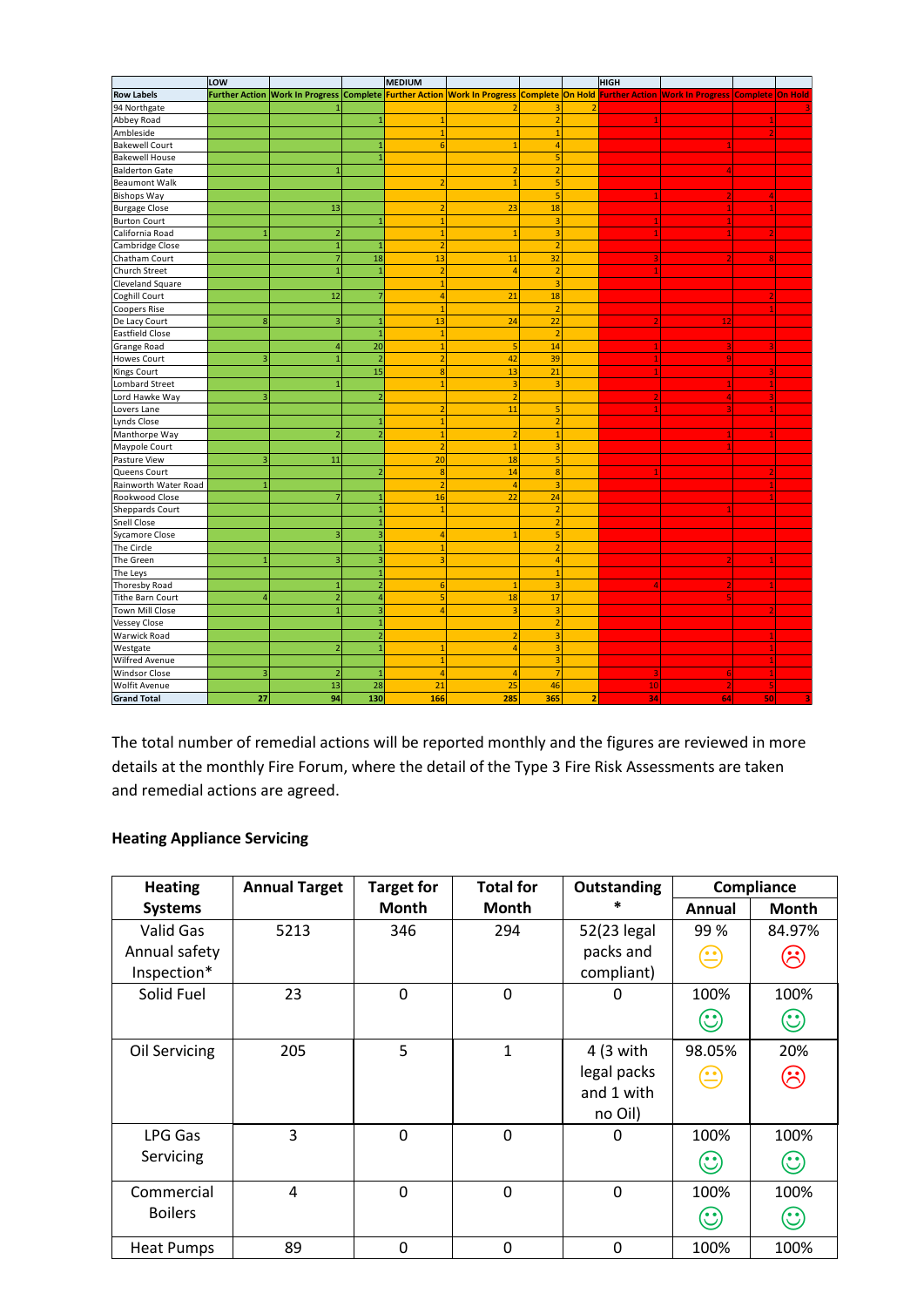|          |    |   |   | 'oo'          | <b>65</b>  |
|----------|----|---|---|---------------|------------|
| Electric | 18 | ັ | ັ | 100%<br>'o o' | 100%<br>65 |

#### **Comments:**

The oil servicing for December was mostly done in Novembers, only 5 oil services were left to do in December, one was complete, three have legel packs and one has no oil (this was passed to T&E to visit)

Contained push to get the OOC down on the gas servicing but Covid is still causing an effect with service engineers having to self-isolate and the number of Covid cases as increased.

Meetings have been held with director level at the contractor and they are looking to further increase resources to bring outstanding gas certificates to single figures. The picture is however improving month on month.

#### **Workings out**

| Total heating appliances serviced    | 5555                                                                        |
|--------------------------------------|-----------------------------------------------------------------------------|
| Duel Fuel systems                    | q                                                                           |
| No heating system required service   | 32 (Vale View electric with smoke alarms<br>tested on fire alarm test by HD |
| Properties covered by servicing etc. | 5596                                                                        |

**N.B.** Please note that total stock number can change due to right to buys and new developments coming on line. Also heating can change due to replacements as some come to the end of their life

## **Out of Compliance Gas Properties**

| Reference | Last Cert  | Appointment date  |
|-----------|------------|-------------------|
| 1002088   | 20/11/2021 | 07/01/2022        |
| 1002091   | 28/09/2021 | 06/01/2022        |
| 1005069   | 01/12/2021 | <b>Legal Pack</b> |
| 1004889   | 11/12/2021 | 07/01/2022        |
| 1004890   | 04/12/2021 | 10/01/2022        |
| 1006676   | 24/06/2021 | 31/12/2021        |
| 1006691   | 06/11/2021 | <b>Legal Pack</b> |
| 1007209   | 07/10/2021 | 06/01/2022        |
| 1000266   | 23/12/2021 | 12/01/2022        |
| 1000269   | 08/12/2021 | 07/01/2022        |
| 1002064   | 08/12/2021 | 05/01/2022        |
| 1001274   | 24/09/2021 | <b>Legal Pack</b> |
| 1001282   | 10/12/2021 | 05/01/2022        |
| 1007445   | 10/12/2021 | <b>Legal Pack</b> |
| 1001598   | 09/12/2021 | <b>Legal Pack</b> |
| 1007093   | 12/10/2021 | <b>Legal Pack</b> |
| 1002845   | 22/12/2021 | 05/01/2022        |
| 1007412   | 29/05/2021 | <b>Legal Pack</b> |
| 1002593   | 23/11/2021 | 06/01/2022        |
| 1002644   | 09/12/2021 | 05/01/2022        |
| 1007649   | 16/12/2021 | <b>Legal Pack</b> |
| 1000239   | 08/12/2021 | <b>Legal Pack</b> |
| 1007327   | 10/11/2021 | 07/01/2022        |
| 1003890   | 18/11/2021 | <b>Legal Pack</b> |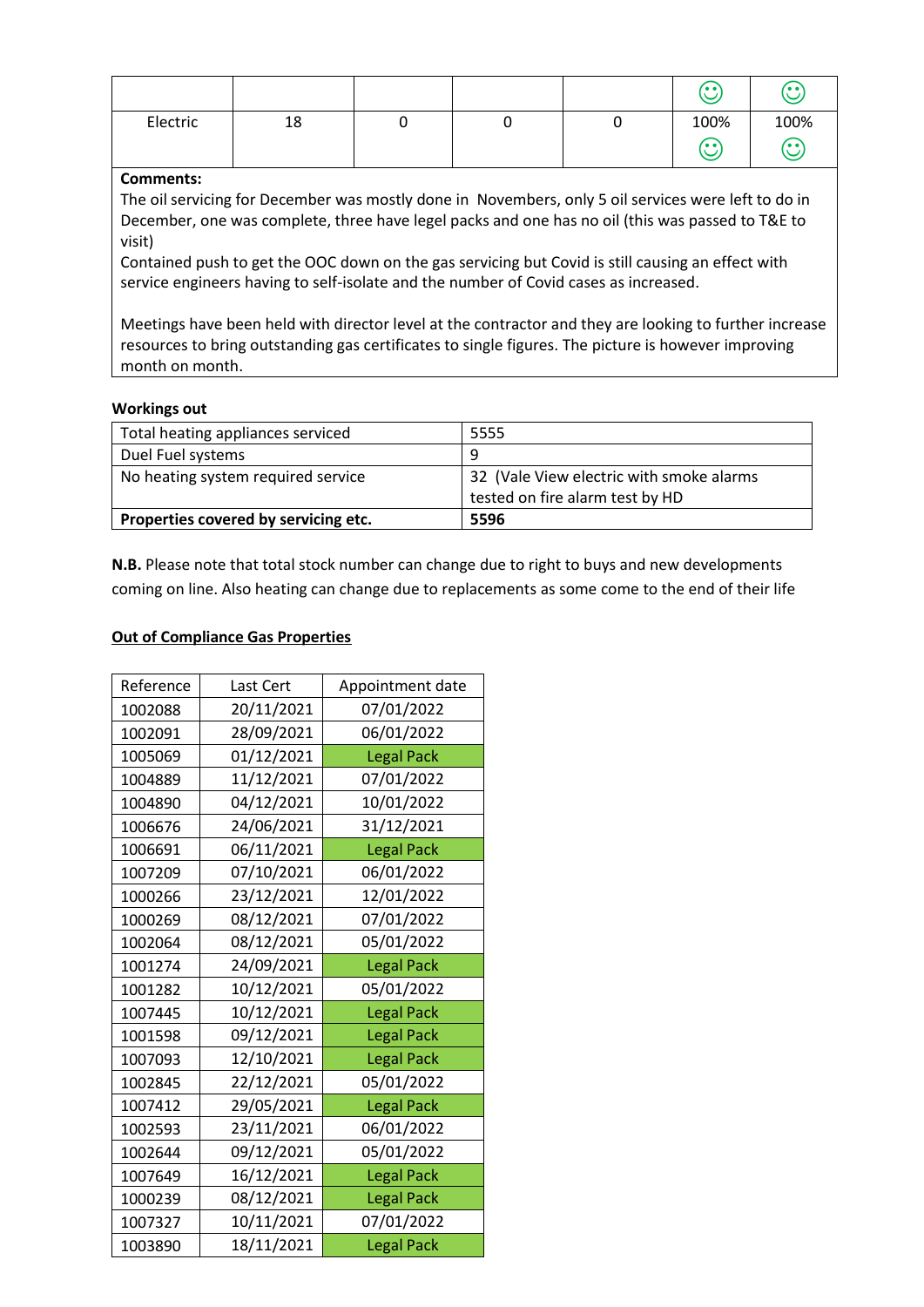| 1000666 | 21/08/2021 | 12/01/2022        |
|---------|------------|-------------------|
| 1005379 | 16/11/2021 | <b>Legal Pack</b> |
| 1001643 | 10/09/2021 | <b>Legal Pack</b> |
| 1001645 | 20/08/2021 | <b>Legal Pack</b> |
| 1004925 | 23/12/2021 | 06/01/2022        |
| 1001186 | 05/08/2021 | <b>Legal Pack</b> |
| 1006353 | 23/12/2021 | 07/01/2022        |
| 1003839 | 17/12/2021 | 23/11/2021        |
| 1003866 | 08/09/2021 | <b>Legal Pack</b> |
| 1003867 | 07/10/2021 | <b>Legal Pack</b> |
| 1002509 | 07/09/2021 | 11/01/2022        |
| 1003941 | 22/12/2021 | 04/01/2022        |
| 1004659 | 21/12/2021 | 05/01/2022        |
| 1004670 | 24/12/2021 | 07/01/2022        |
| 1004671 | 24/09/2021 | 12/01/2022        |
| 1002857 | 22/06/2021 | <b>Legal Pack</b> |
| 1000163 | 23/07/2021 | <b>Legal Pack</b> |
| 1006386 | 23/12/2021 | 12/01/2022        |
| 1003410 | 22/12/2021 | <b>Legal Pack</b> |
| 1005030 | 17/12/2021 | 04/01/2022        |
| 1007620 | 18/12/2021 | <b>Legal Pack</b> |
| 1006475 | 24/12/2021 | 07/01/2022        |
| 1004062 | 24/12/2021 | <b>Legal Pack</b> |
| 1003633 | 08/12/2021 | <b>Legal Pack</b> |
| 1001835 | 19/06/2021 | <b>Legal Pack</b> |
| 1001862 | 14/12/2021 | 05/01/2022        |
| 1003032 | 01/10/2021 | 06/01/2022        |
| 1001228 | 10/12/2021 | 05/01/2022        |

**N.B.1** Extra resources have been supplied by the contractor to increase the number of services carried out for the next few months. This will continue until all the out of compliance jobs are services and the figures are back to normal

**NB2**. Increased monitoring of the contractor is in place and extra resources have been requested to aid in this heavy period of work.

**Oil**

| <b>UPRN</b> | <b>Comments</b>          |
|-------------|--------------------------|
| 1004416     | <b>Legal Packs</b>       |
|             | T&E liaising with tenant |
| 1006529     | as unable to afford oil. |
| 1006521     | <b>Legal Packs</b>       |
| 1005893     | <b>Legal Packs</b>       |

#### **Asbestos Works**

| Asbestos | Annual        | <b>Target for</b> | Total to | Outstanding | <b>Compliance</b> |       |
|----------|---------------|-------------------|----------|-------------|-------------------|-------|
|          | <b>Target</b> | Month             | Month    |             | Annual            | Month |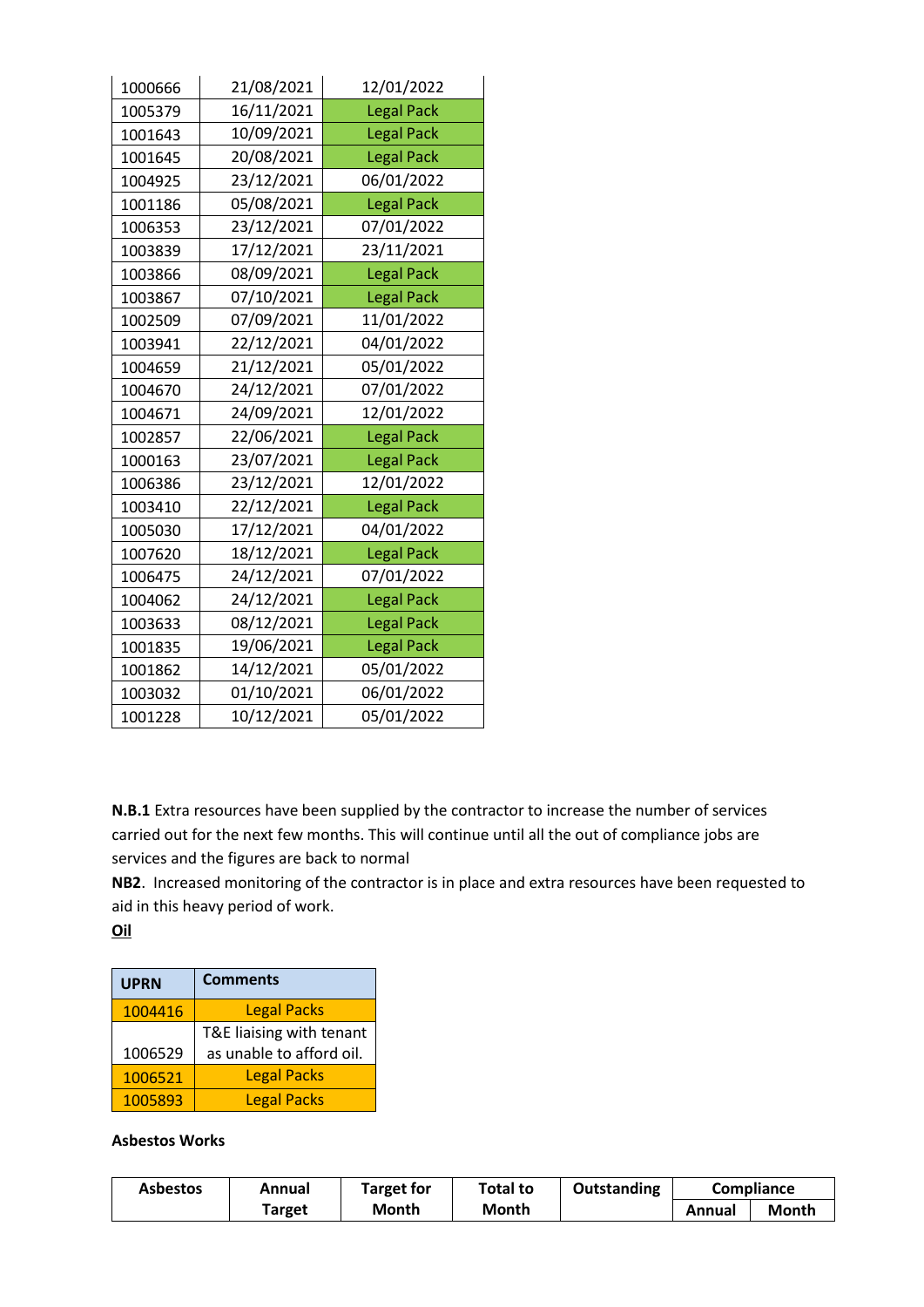| Asbestos<br>Surveys<br>(Domestic)                                                                                                                                  | 333 (Running<br>total 434) | 26 | 29 | 0 | 100%<br>$\odot$      | 100%<br>$\odot$ |
|--------------------------------------------------------------------------------------------------------------------------------------------------------------------|----------------------------|----|----|---|----------------------|-----------------|
| Asbestos<br>Surveys<br>(Communal)                                                                                                                                  | 125 (per<br>1999 blocks)   | 0  | 0  | 0 | 100%<br>$\mathbf{C}$ | 100%<br>$\odot$ |
| Comment<br>We have already reach the total domestic target surveys for the year. We will continue to carry out<br>asbestos surveys for any works that are required |                            |    |    |   |                      |                 |

All Communal blocks are now complete. Seven Hills removed from programme

### **Electrical Safety**

| <b>Electrical</b>                                                         | <b>Annual Target</b> | <b>Target for</b> | <b>Total for</b> | Outstanding |                                                                                 | Compliance           |
|---------------------------------------------------------------------------|----------------------|-------------------|------------------|-------------|---------------------------------------------------------------------------------|----------------------|
| 5 Year                                                                    |                      | Month             | Month            |             | Annual                                                                          | <b>Month</b>         |
| Domestic                                                                  | 821 (running         | 207               | 30               | 177         | 78%                                                                             | 12%                  |
| <b>Testing</b>                                                            | total 494)           |                   |                  |             | $(\hat{\mathord{\sim}})$                                                        | ි                    |
| Housemark<br>Data -<br>Domestic EICR<br>certified up to<br>five years old | 5695                 | N/A               | N/A              | 177         | 97%<br>$\left( \begin{smallmatrix} \bullet & \bullet \end{smallmatrix} \right)$ | N/A                  |
| Non-domestic<br><b>Testing</b>                                            | 133                  | 0                 | $\Omega$         | 0           | 100%<br>$\odot$                                                                 | 100%<br>$\odot$      |
| <b>PAT Testing</b>                                                        | 37                   | 15                | 10               | 5           | 87%                                                                             | 66%<br>$\mathcal{S}$ |

Comments:

The number of EICRs in month dropped due to staff illness, catch up Q4.

The contractor is beginning to experience access difficulties; a list of the hard to access addresses has been requested for NSDC to approach the tenants.

Meetings are arranged and additional contractor has been lined up to aid in getting the EICRs completed after the Christmas break

PAT testing fell short due is staff isolation appointment being rebooked for January 2022 **Water Safety**

| <b>Safety Works</b> | <b>Annual Target</b> | <b>Target for</b> | <b>Total for</b> | Outstanding |         | Compliance   |
|---------------------|----------------------|-------------------|------------------|-------------|---------|--------------|
|                     |                      | <b>Month</b>      | Month            |             | Annual  | <b>Month</b> |
| Legionella          | 163                  | 34                | 34               | $\mathbf 0$ | 100%    | 100%         |
|                     |                      |                   |                  |             | $\odot$ | $\odot$      |
|                     |                      |                   |                  |             |         |              |
| Gladstone           | 1                    | $\mathbf{1}$      | $\mathbf{1}$     | 0           | 100%    | 100%         |
| house Bacteria      |                      |                   |                  |             | $\odot$ | $\odot$      |
| <b>Testing</b>      |                      |                   |                  |             |         |              |
| Potable Water       |                      |                   |                  |             |         |              |
| Comments:           |                      |                   |                  |             |         |              |
| All Compliant       |                      |                   |                  |             |         |              |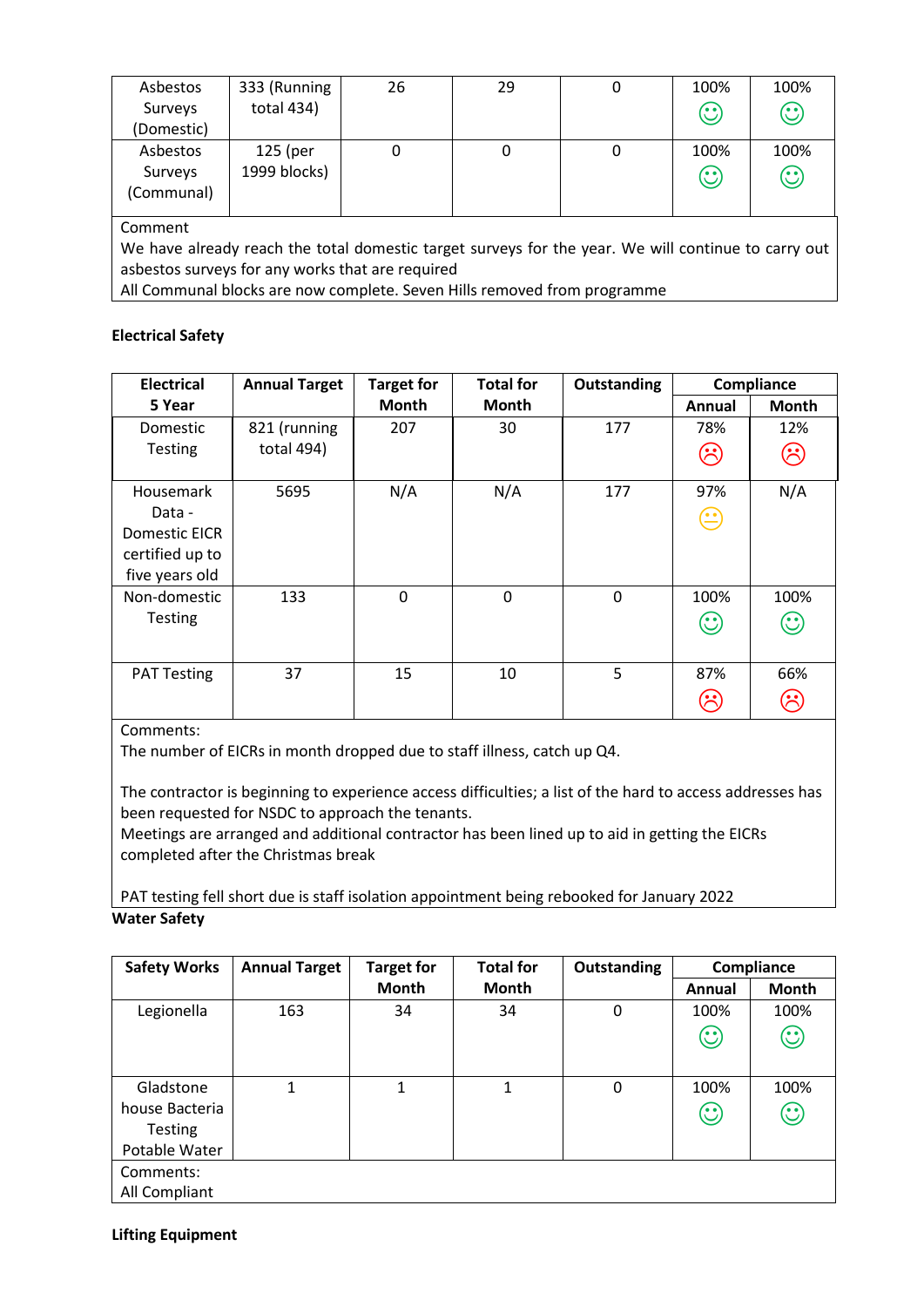| <b>Other Safety</b>    | <b>Total for</b><br><b>Target for</b><br>Outstanding<br>Annual | Compliance   |              |                |                                         |                     |
|------------------------|----------------------------------------------------------------|--------------|--------------|----------------|-----------------------------------------|---------------------|
| <b>Works</b>           | <b>Target</b>                                                  | <b>Month</b> | <b>Month</b> |                | Annual                                  | <b>Month</b>        |
| Passenger and          | 96                                                             | 8            | 8            | $\mathbf 0$    | 100%                                    | 100%                |
| Goods Lift             |                                                                |              |              |                | $\odot$                                 | $\odot$             |
| Servicing              |                                                                |              |              |                |                                         |                     |
| Stair lift             | 92                                                             | 9            | 7            | $\overline{2}$ | 97.83%                                  | 77.78%              |
| Servicing              |                                                                |              |              |                | $\hat{\Xi}$                             |                     |
| <b>Hoist Servicing</b> | 30                                                             | 6            | 5            | 1              | 96.67%                                  | 77.78%              |
|                        |                                                                |              |              |                | $\left(\stackrel{\centerdot}{=}\right)$ | $\hat{\mathcal{C}}$ |

Comments:

Addition cold calling is being undertaken this month as access as not been forthcoming from the tenants. This will be followed up with T&E getting involved before further action.

#### **Environmental**

| <b>Safety Works</b>                                                                                       | Annual                                        | <b>Target for</b> | <b>Total for</b> | Outstanding |                                                  | Compliance      |
|-----------------------------------------------------------------------------------------------------------|-----------------------------------------------|-------------------|------------------|-------------|--------------------------------------------------|-----------------|
|                                                                                                           | <b>Month</b><br><b>Month</b><br><b>Target</b> |                   |                  | Annual      | <b>Month</b>                                     |                 |
| Play Park                                                                                                 | 884                                           | 85                | 85               | 0           | 100%                                             | 100%            |
| Inspections                                                                                               |                                               |                   |                  |             | $\odot$                                          | $\odot$         |
| <b>Tree Surveys</b>                                                                                       | 1                                             | 0                 | $\Omega$         | 0           | 100%<br>$\mathbf{\large \text{(}}\cdot \text{)}$ | 100%<br>$\odot$ |
| Comments:<br>All Compliant.<br>Tree surveys are undertaken every 5 years and were completed in March 2019 |                                               |                   |                  |             |                                                  |                 |

## **Blocks**

| <b>Other Safety</b>  | <b>Annual Target</b> | <b>Target for</b> | <b>Total for</b> | Outstanding |                    | Compliance   |
|----------------------|----------------------|-------------------|------------------|-------------|--------------------|--------------|
| <b>Works</b>         |                      | <b>Month</b>      | <b>Month</b>     |             | Annual             | <b>Month</b> |
| <b>General Block</b> | 1164                 | 96                | 96               | $\mathbf 0$ | 100%               | 100%         |
| Inspections          |                      |                   |                  |             | $\mathbf{\hat{C}}$ | $\odot$      |
| Gladstone            | $\mathbf{1}$         | 0                 | $\mathbf 0$      | $\mathbf 0$ | 100%               | 100%         |
| House Air            |                      |                   |                  |             | $\odot$            | $\odot$      |
| Conditioning         |                      |                   |                  |             |                    |              |
| Gladstone            | $\mathbf{1}$         | $\mathbf 0$       | $\mathbf 0$      | $\mathbf 0$ | 100%               | 100%         |
| House                |                      |                   |                  |             | $\odot$            | $\odot$      |
| Commercial           |                      |                   |                  |             |                    |              |
| <b>Ductwork</b>      |                      |                   |                  |             |                    |              |
| Community            | 396                  | 30                | 30               | 0           | 100%               | 100%         |
| <b>Rooms</b>         |                      |                   |                  |             | $\odot$            | $\odot$      |
|                      | (30community         |                   |                  |             |                    |              |
|                      | rooms                |                   |                  |             |                    |              |
|                      | inspected            |                   |                  |             |                    |              |
|                      | monthly)             |                   |                  |             |                    |              |